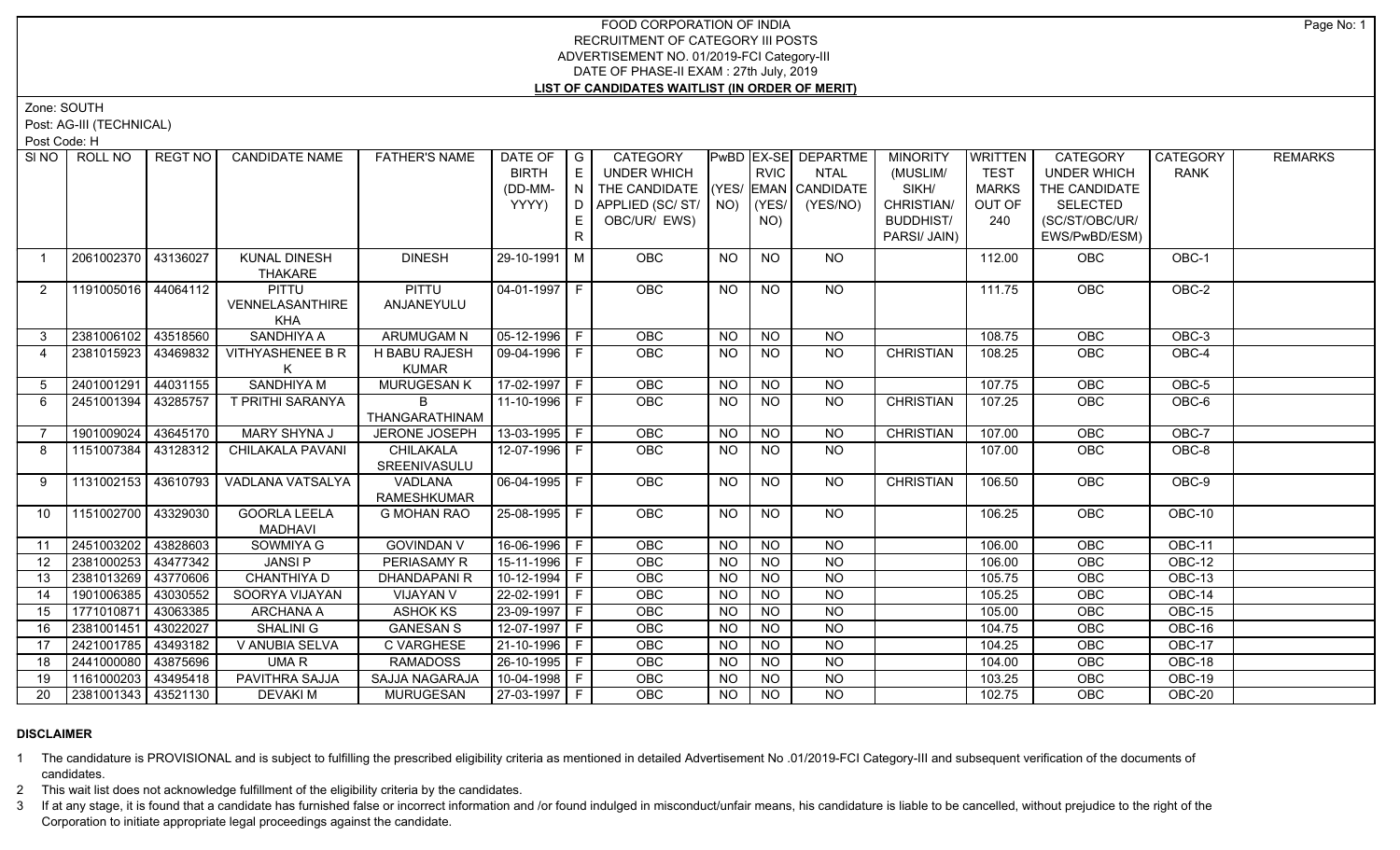# FOOD CORPORATION OF INDIA RECRUITMENT OF CATEGORY III POSTS ADVERTISEMENT NO. 01/2019-FCI Category-III DATE OF PHASE-II EXAM : 27th July, 2019 **LIST OF CANDIDATES WAITLIST (IN ORDER OF MERIT)**

Zone: SOUTH

Post: AG-III (TECHNICAL)

Post Code: H

| SI NO I | ROLL NO             | REGT NO  | <b>CANDIDATE NAME</b>   | <b>FATHER'S NAME</b>                             | DATE OF          | $\overline{\phantom{a}}$ $\overline{\phantom{a}}$ | CATEGORY                                                  |           |                | PwBD EX-SE DEPARTME | <b>MINORITY</b>     | WRITTEN                | CATEGORY                         | <b>CATEGORY</b> | <b>REMARKS</b> |
|---------|---------------------|----------|-------------------------|--------------------------------------------------|------------------|---------------------------------------------------|-----------------------------------------------------------|-----------|----------------|---------------------|---------------------|------------------------|----------------------------------|-----------------|----------------|
|         |                     |          |                         |                                                  | <b>BIRTH</b>     | E                                                 | <b>UNDER WHICH</b>                                        |           | <b>RVIC</b>    | <b>NTAL</b>         | (MUSLIM/            | <b>TEST</b>            | <b>UNDER WHICH</b>               | <b>RANK</b>     |                |
|         |                     |          |                         |                                                  | (DD-MM-<br>YYYY) | $\overline{\phantom{a}}$<br>D                     | THE CANDIDATE (YES/ EMAN CANDIDATE<br>APPLIED (SC/ST/ NO) |           | (YES/          | (YES/NO)            | SIKH/<br>CHRISTIAN/ | <b>MARKS</b><br>OUT OF | THE CANDIDATE<br><b>SELECTED</b> |                 |                |
|         |                     |          |                         |                                                  |                  |                                                   | OBC/UR/ EWS)                                              |           |                |                     | <b>BUDDHIST/</b>    |                        | (SC/ST/OBC/UR/                   |                 |                |
|         |                     |          |                         |                                                  |                  | E.                                                |                                                           |           | NO)            |                     | PARSI/ JAIN)        | 240                    |                                  |                 |                |
|         |                     |          |                         |                                                  |                  | R                                                 |                                                           |           |                |                     |                     |                        | EWS/PwBD/ESM)                    |                 |                |
| 21      | 1191000643          | 43726381 | <b>GOLLANGI PAVITRA</b> | GOLLANGI RAMANA   30-04-1996   F<br><b>MURTY</b> |                  |                                                   | OBC                                                       | <b>NO</b> | <b>NO</b>      | <b>NO</b>           |                     | 102.50                 | <b>OBC</b>                       | OBC-21          |                |
| 22      | 2451001241          | 43954043 | <b>AMSAVENIN</b>        | NALLASIVAM                                       | 25-11-1996 F     |                                                   | OBC                                                       | <b>NO</b> | <b>NO</b>      | <b>NO</b>           |                     | 102.50                 | OBC                              | OBC-22          |                |
| 23      | 2381011541          | 43664340 | <b>THASIKA R</b>        | S RAJAMANICKAM                                   | 05-11-1997   F   |                                                   | OBC                                                       | <b>NO</b> | <b>NO</b>      | <b>NO</b>           |                     | 101.50                 | OBC                              | OBC-23          |                |
| 24      | 2381004162 43471340 |          | NAVANEETHA K            | <b>KANDASAMY P</b>                               | 09-05-1996   F   |                                                   | OBC                                                       | <b>NO</b> | <b>NO</b>      | <b>NO</b>           |                     | 101.00                 | OBC                              | OBC-24          |                |
| 25      | 1771011454 44122708 |          | NIVEDITHA G             | GANGANARAYANA                                    | 07-06-1995 F     |                                                   | OBC                                                       | <b>NO</b> | NO.            | <b>NO</b>           |                     | 100.75                 | OBC                              | OBC-25          |                |
|         |                     |          |                         | K M                                              |                  |                                                   |                                                           |           |                |                     |                     |                        |                                  |                 |                |
| 26      | 2431003124          | 43273937 | <b>KRUTHIKA</b>         | <b>PUGAZHENTHI</b>                               | $14-02-1997$ F   |                                                   | OBC                                                       | <b>NO</b> | N <sub>O</sub> | $\overline{NO}$     |                     | 100.75                 | OBC                              | $OBC-26$        |                |
| 27      | 1191006237          | 44628643 | <b>MARIPI MOUNISHA</b>  | <b>MARIPI SRINIVASA</b>                          | 01-07-1996   F   |                                                   | <b>OBC</b>                                                | NO.       | <b>NO</b>      | <b>NO</b>           |                     | 100.25                 | OBC                              | OBC-27          |                |
|         |                     |          |                         | <b>RAO</b>                                       |                  |                                                   |                                                           |           |                |                     |                     |                        |                                  |                 |                |
| 28      | 1151008502          | 44750715 | <b>LAKHINENI SNEHA</b>  | L VENKATAGIRI                                    | 10-06-1996 F     |                                                   | OBC                                                       | <b>NO</b> | <b>NO</b>      | <b>NO</b>           |                     | 100.00                 | OBC                              | OBC-28          |                |
| 29      | 2201001887          | 44524494 | SABARINATHAN A          | <b>ANGAPPAN V</b>                                | 26-08-1994   M   |                                                   | OBC                                                       | <b>NO</b> | <b>NO</b>      | <b>NO</b>           |                     | 100.00                 | OBC                              | OBC-29          |                |
| 30      | 1901004249          | 44722186 | SOORAJ J L              | JAYAPRAKASH S                                    | $16-03-1994$ M   |                                                   | OBC                                                       | <b>NO</b> | <b>NO</b>      | <b>NO</b>           |                     | 99.75                  | OBC                              | OBC-30          |                |
| 31      | 2381013262 43893285 |          | <b>BHUVANA R</b>        | RAVICHANDRAN R                                   | $ 08-08-1997 F$  |                                                   | <b>OBC</b>                                                | <b>NO</b> | NO.            | <b>NO</b>           |                     | 99.75                  | OBC                              | OBC-31          |                |
|         |                     |          |                         |                                                  |                  |                                                   |                                                           |           |                |                     |                     |                        |                                  |                 |                |
| 32      | 2411002523          | 43495104 | <b>ROHINI R</b>         | RATHAKRISHNAN S   23-01-1994   F                 |                  |                                                   | OBC                                                       | <b>NO</b> | <b>NO</b>      | <b>NO</b>           |                     | 99.50                  | OBC                              | <b>OBC-32</b>   |                |
| 33      | 2391000695          | 44698433 | <b>GOMATHIM</b>         | MURUGESAN P                                      | 16-10-1995 F     |                                                   | OBC                                                       | <b>NO</b> | <b>NO</b>      | <b>NO</b>           |                     | 99.25                  | OBC                              | OBC-33          |                |
| 34      | 1901009988          | 43540192 | <b>HARIKUMAR A</b>      | V AMRUTHAKUMAR   05-08-1993   M                  |                  |                                                   | OBC                                                       | <b>NO</b> | <b>NO</b>      | <b>NO</b>           |                     | 98.25                  | OBC                              | OBC-34          |                |
| 35      | 2401000390          | 43422255 | <b>BHAVADHARINI N</b>   | N NATRAYAN                                       | 05-02-1997 F     |                                                   | <b>OBC</b>                                                | <b>NO</b> | <b>NO</b>      | <b>NO</b>           |                     | 98.25                  | OBC                              | OBC-35          |                |
| 36      | 1771000972 43147755 |          | <b>MANASA K R</b>       | RAMAKRISHNA KV                                   | 05-11-1996 F     |                                                   | OBC                                                       | <b>NO</b> | <b>NO</b>      | <b>NO</b>           |                     | 98.00                  | OBC                              | <b>OBC-36</b>   |                |
| 37      | 1871001634          | 43655297 | SIVITHA A S             | SIVANKUTTY                                       | 01-06-1996 F     |                                                   | OBC                                                       | <b>NO</b> | <b>NO</b>      | <b>NO</b>           |                     | 97.50                  | OBC                              | OBC-37          |                |
|         |                     |          |                         | <b>ACHARIAS</b>                                  |                  |                                                   |                                                           |           |                |                     |                     |                        |                                  |                 |                |
| 38      | 2431003234          | 44454600 | <b>GOWSIKA V S</b>      | VENKATACHALAM                                    | 13-05-1997 F     |                                                   | <b>OBC</b>                                                | <b>NO</b> | <b>NO</b>      | NO.                 |                     | 97.25                  | <b>OBC</b>                       | OBC-38          |                |
|         |                     |          |                         |                                                  |                  |                                                   |                                                           |           |                |                     |                     |                        |                                  |                 |                |
| 39      | 1901007224          | 45056632 | NIMISHA M S             | STUVERT D                                        | 23-04-1993 F     |                                                   | <b>OBC</b>                                                | <b>NO</b> | <b>NO</b>      | <b>NO</b>           | <b>CHRISTIAN</b>    | 97.00                  | OBC                              | OBC-39          |                |
| 40      | 2461001428          | 43338403 | RAMYAA B                | BALASUNDARAM G   20-11-1995   F                  |                  |                                                   | OBC                                                       | <b>NO</b> | <b>NO</b>      | <b>NO</b>           |                     | 97.00                  | OBC                              | OBC-40          |                |
| 41      | 1871000608 44515252 |          | <b>GEETHUTS</b>         | SUDHEERANJANAN   19-04-1990   F                  |                  |                                                   | <b>OBC</b>                                                | NO.       | NO.            | NO.                 |                     | 97.00                  | <b>OBC</b>                       | OBC-41          |                |
| 42      | 1771013342 43037687 |          | VIJAY M                 | MAHALINGAM K   19-10-1996   M                    |                  |                                                   | <b>OBC</b>                                                | NO.       | NO             | NO.                 |                     | 96.75                  | <b>OBC</b>                       | OBC-42          |                |
|         |                     |          |                         |                                                  |                  |                                                   |                                                           |           |                |                     |                     |                        |                                  |                 |                |

# **DISCLAIMER**

1 The candidature is PROVISIONAL and is subject to fulfilling the prescribed eligibility criteria as mentioned in detailed Advertisement No .01/2019-FCI Category-III and subsequent verification of the documents of candidates.

2 This wait list does not acknowledge fulfillment of the eligibility criteria by the candidates.

3 If at any stage, it is found that a candidate has furnished false or incorrect information and /or found indulged in misconduct/unfair means, his candidature is liable to be cancelled, without prejudice to the right of t Corporation to initiate appropriate legal proceedings against the candidate.

Page No: 2